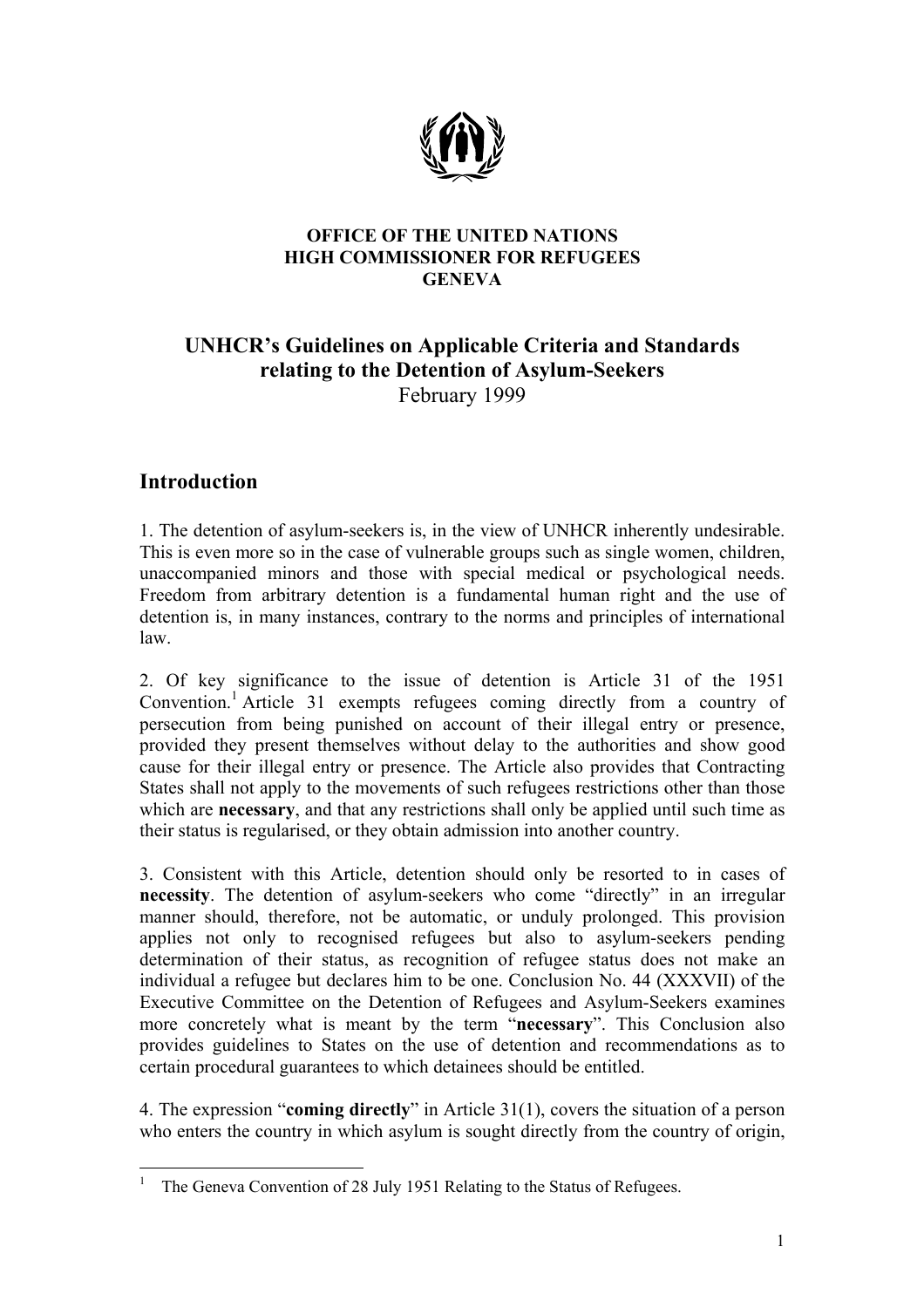or from another country where his protection, safety and security could not be assured. It is understood that this term also covers a person who transits an intermediate country for a short period of time without having applied for, or received, asylum there. No strict time limit can be applied to the concept "coming **directly** and each case must be judged on its merits. Similarly, given the special situation of asylum-seekers, in particular the effects of trauma, language problems, lack of information, previous experiences which often result in a suspicion of those in authority, feelings of insecurity, and the fact that these and other circumstances may vary enormously from one asylum-seeker to another, there is no time limit which can be mechanically applied or associated with the expression "without delay". The expression "**good cause**", requires a consideration of the circumstances under which the asylum-seeker fled. The term "asylum-seeker" in these guidelines applies to those whose claims are being considered under an admissibility or pre-screening procedure as well as those who are being considered under refugee status determination procedures. It also includes those exercising their right to seek judicial and/or administrative review of their asylum request.

5. Asylum-seekers are entitled to benefit from the protection afforded by various International and Regional Human Rights instruments which set out the basic standards and norms of treatment. Whereas each State has a right to control those entering into their territory, these rights must be exercised in accordance with a prescribed law which is accessible and formulated with sufficient precision for the regulation of individual conduct. For detention of asylum-seekers to be lawful and not arbitrary, it must comply not only with the applicable national law, but with Article 31 of the Convention and international law. It must be exercised in a non-discriminatory manner and must be subject to judicial or administrative review to ensure that it continues to be necessary in the circumstances, with the possibility of release where no grounds for its continuation exist.<sup>[2](#page-1-0)</sup>

6. Although these guidelines deal specifically with the detention of asylum-seekers the issue of the detention of stateless persons needs to be highlighted.<sup>[3](#page-1-1)</sup> While the majority of stateless persons are not asylum-seekers, a paragraph on the detention of stateless persons is included in these guidelines in recognition of UNHCR's formal responsibilities for this group and also because the basic standards and norms of treatment contained in international human rights instruments applicable to detainees generally should be applied to both asylum-seekers and stateless persons. The inability of stateless persons who have left their countries of habitual residence to return to them, has been a reason for unduly prolonged or arbitrary detention of these persons in third countries. Similarly, individuals whom the State of nationality refuses to accept back on the basis that nationality was withdrawn or lost while they were out of the country, or who are not acknowledged as nationals without proof of nationality, which in the circumstances is difficult to acquire, have also been held in prolonged or indefinite detention only because the question of where to send them remains unresolved.

<span id="page-1-0"></span> $\overline{2}$ <sup>2</sup> Views of the Human Rights Committee on Communication No. 560/1993, 59th Session, CCPR/C/D/560/1993.

<span id="page-1-1"></span><sup>&</sup>lt;sup>3</sup> UNHCR has been requested to provide technical and advisory services to states on nationality legislation or practice resulting in statelessness. EXCOM Conclusion No. 78(XLVI) (1995), General Assembly Resolution 50/152,1996. See also Guidelines: Field Office Activities Concerning Statelessness (IOM/66/98 – FOM70/98).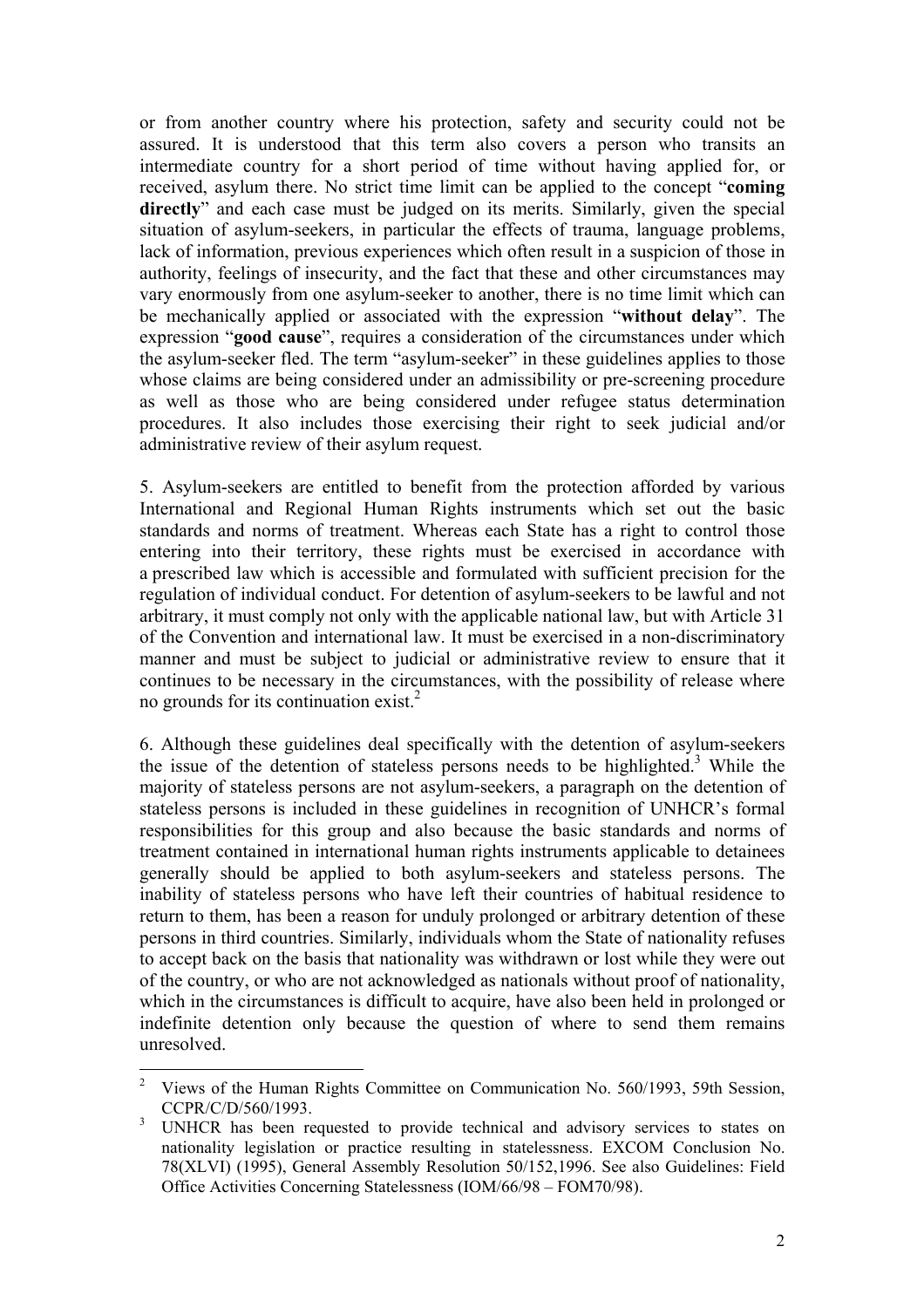### **Guideline 1: Scope of the Guidelines**

These guidelines apply to all asylum-seekers who are being considered for, or who are in, detention or detention-like situations. For the purpose of these guidelines, UNHCR considers detention as: **confinement within a narrowly bounded or restricted location, including prisons, closed camps, detention facilities or airport transit zones, where freedom of movement is substantially curtailed, and where the only opportunity to leave this limited area is to leave the territory**. There is a qualitative difference between detention and other restrictions on freedom of movement.

Persons who are subject to limitations on domicile and residency are not generally considered to be in detention.

When considering whether an asylum-seeker is in detention, the cumulative impact of the restrictions as well as the degree and intensity of each of them should also be assessed.

## **Guideline 2: General Principle**

#### **As a general principle asylum-seekers should not be detained.**

According to Article 14 of the Universal Declaration of Human Rights, the right to seek and enjoy asylum is recognised as a basic human right. In exercising this right asylum-seekers are often forced to arrive at, or enter, a territory illegally. However the position of asylum-seekers differs fundamentally from that of ordinary immigrants in that they may not be in a position to comply with the legal formalities for entry. This element, as well as the fact that asylum-seekers have often had traumatic experiences, should be taken into account in determining any restrictions on freedom of movement based on illegal entry or presence.

### **Guideline 3: Exceptional Grounds for Detention**

Detention of asylum-seekers may exceptionally be resorted to for the reasons set out below as long as this is clearly prescribed by a national law which is in conformity with general norms and principles of international human rights law. These are contained in the main human rights instruments.<sup>[4](#page-2-0)</sup>

There should be a presumption against detention. Where there are monitoring mechanisms which can be employed as viable alternatives to detention, (such as reporting obligations or guarantor requirements [see Guideline 4]), these should be applied **first** unless there is evidence to suggest that such an alternative will not be

<span id="page-2-0"></span> $\sqrt{4}$ <sup>4</sup> Article 9(1) International Covenant on Civil and Political Rights (ICCPR); Article 37(b) UN Convention on the Rights of the Child (CRC); Article 5(1) European Convention for the Protection of Human Rights and Fundamental Freedoms (ECHR); Article 7(2) American Convention on Human Rights 1969 (American Convention); Article 5 African Charter on Human and People's Rights (African Charter).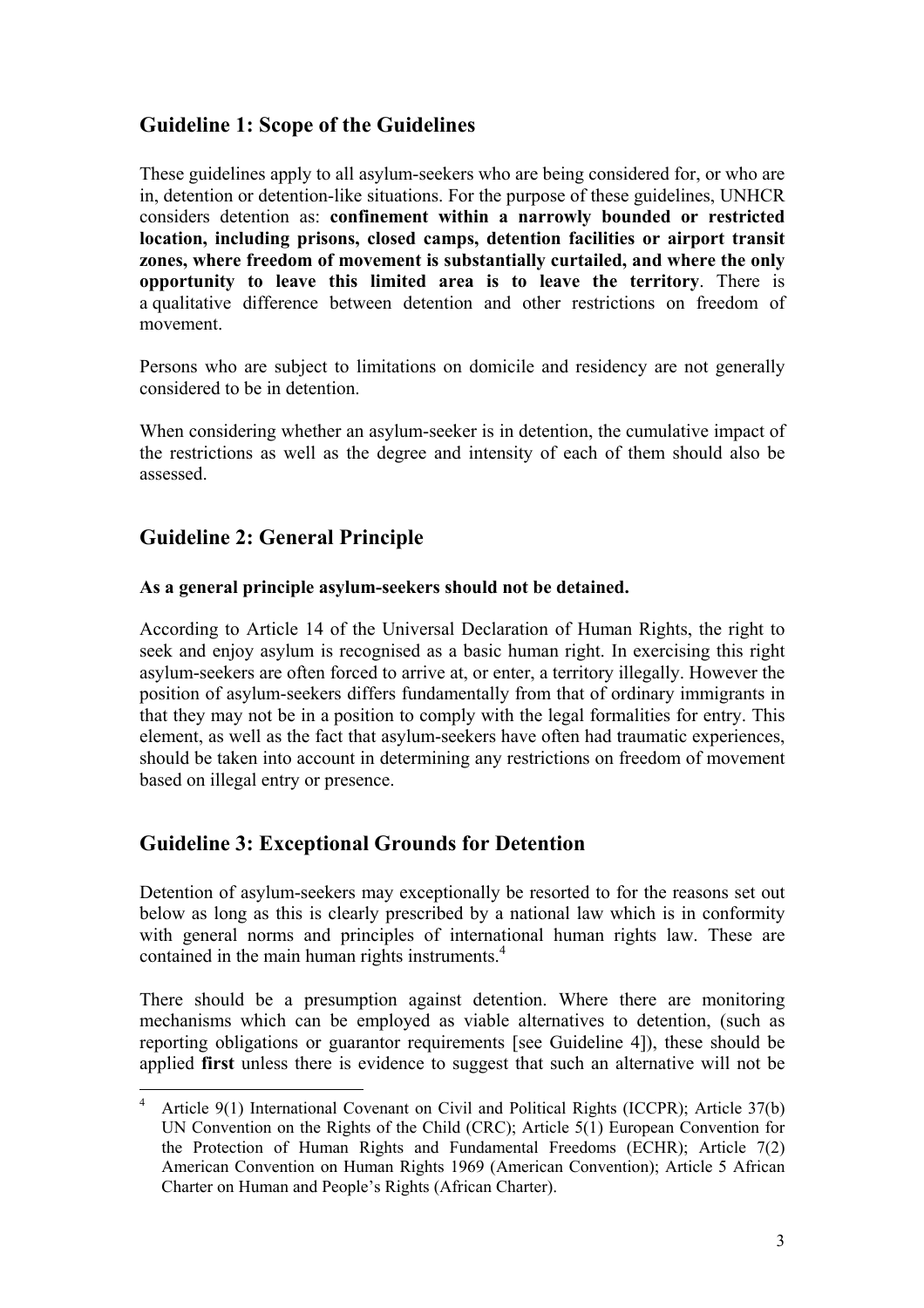effective in the individual case. Detention should therefore only take place after a full consideration of all possible alternatives, or when monitoring mechanisms have been demonstrated not to have achieved the lawful and legitimate purpose.

In assessing whether detention of asylum-seekers is necessary, account should be taken of whether it is reasonable to do so and whether it is proportional to the objectives to be achieved. If judged necessary it should only be imposed in a non discriminatory manner for a minimal period.<sup>[5](#page-3-0)</sup>

The permissible exceptions to the general rule that detention should normally be avoided must be prescribed by law. In conformity with EXCOM Conclusion No 44 (XXXVII) the detention of asylum-seekers may only be resorted to, if **necessary**:

#### **(i) to verify identity.**

This relates to those cases where identity may be undetermined or in dispute.

#### **(ii) to determine the elements on which the claim for refugee status or asylum is based.**

This statement means that the asylum-seeker may be detained exclusively for the purposesof a preliminary interview to identify the basis of the asylum claim.<sup>6</sup> This would involve obtaining essential facts from the asylum-seeker as to why asylum is being sought and would not extend to a determination of the merits or otherwise of the claim. This exception to the general principle cannot be used to justify detention for the entire status determination procedure, or for an unlimited period of time.

#### **(iii) in cases where asylum-seekers have destroyed their travel and /or identity documents or have used fraudulent documents in order to mislead the authorities of the State, in which they intend to claim asylum.**

What must be established is the absence of good faith on the part of the applicant to comply with the verification of identity process. As regards asylum-seekers using fraudulent documents or travelling with no documents at all, detention is only permissible when there is an intention to mislead, or a refusal to co-operate with the authorities. Asylum-seekers who arrive without documentation because they are unable to obtain any in their country of origin should not be detained solely for that reason.

#### **(iv) to protect national security and public order.**

This relates to cases where there is evidence to show that the asylum-seeker has criminal antecedents and/or affiliations which are likely to pose a risk to public order or national security should he/she be allowed entry.

<span id="page-3-0"></span>l <sup>5</sup> Article 9(1), Article 12 ICCPR, Article 37(b) CRC, Article 5(1)(f) ECHR, Article 7(3) American Convention, Article 6 African Charter, EXCOM Conclusion No. 44(XXXVII).

<span id="page-3-1"></span><sup>6</sup> EXCOM Conclusion No. 44(XXXVII).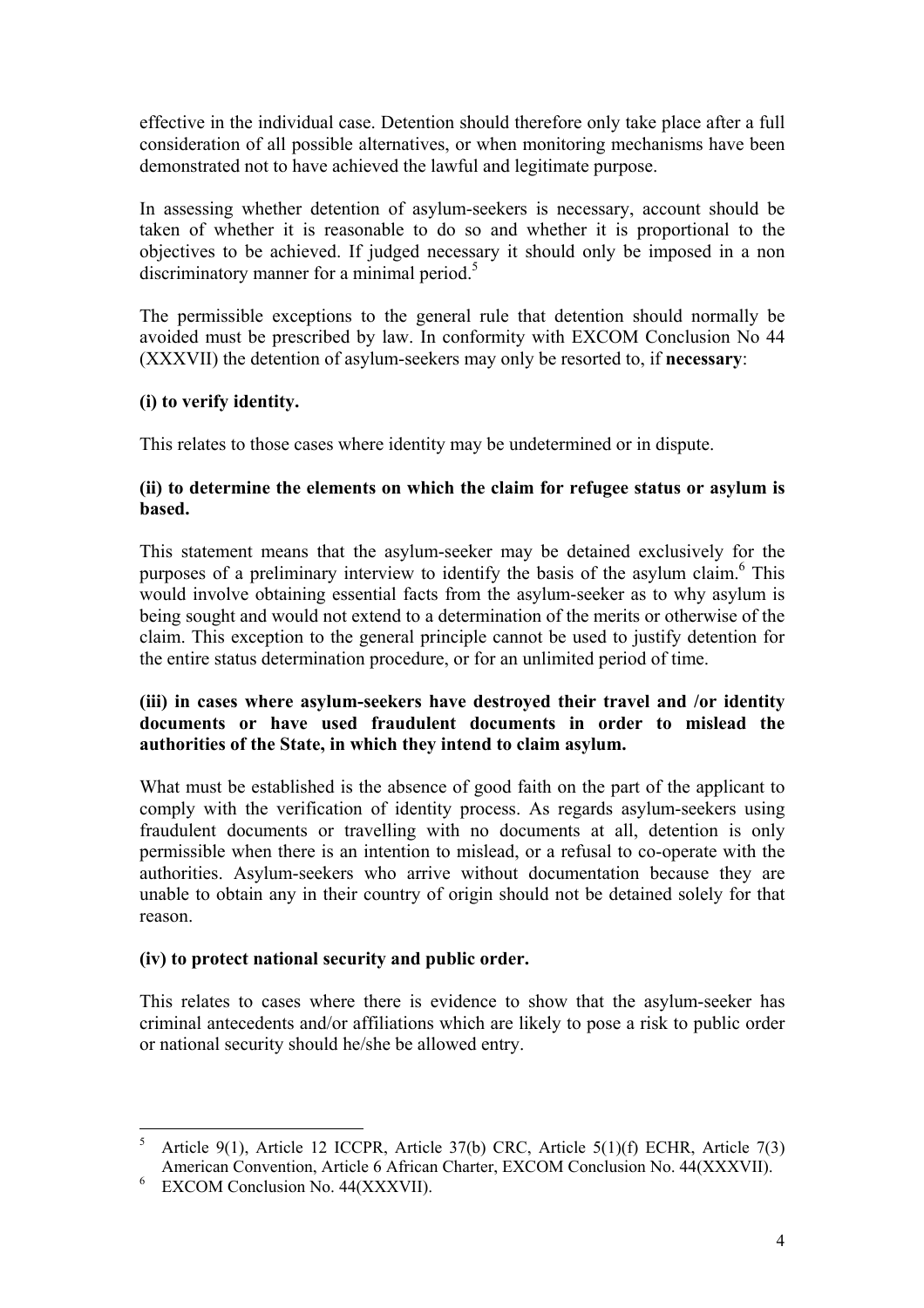Detention of asylum-seekers which is applied for purposes other than those listed above, for example, as part of a policy to deter future asylum-seekers, or to dissuade those who have commenced their claims from pursuing them, is contrary to the norms of refugee law. It should not be used as a punitive or disciplinary measure for illegal entry or presence in the country. Detention should also be avoided for failure to comply with the administrative requirements or other institutional restrictions related residency at reception centres, or refugee camps. Escape from detention should not lead to the automatic discontinuation of the asylum procedure, or to return to the country of origin, having regard to the principle of non-refoulement.<sup>[7](#page-4-0)</sup>

### **Guideline 4: Alternatives to Detention**

Alternatives to the detention of an asylum-seeker until status is determined should be considered. The choice of an alternative would be influenced by an individual assessment of the personal circumstances of the asylum-seeker concerned and prevailing local conditions.

Alternatives to detention which may be considered are as follows:

#### **(i) Monitoring Requirements.**

Reporting Requirements: Whether an asylum-seeker stays out of detention may be conditional on compliance with periodic reporting requirements during the status determination procedures. Release could be on the asylum-seeker's own recognisance, and/or that of a family member, NGO or community group who would be expected to ensure the asylum-seeker reports to the authorities periodically, complies with status determination procedures, and appears at hearings and official appointments.

Residency Requirements: Asylum-seekers would not be detained on condition they reside at a specific address or within a particular administrative region until their status has been determined. Asylum-seekers would have to obtain prior approval to change their address or move out of the administrative region. However this would not be unreasonably withheld where the main purpose of the relocation was to facilitate family reunification or closeness to relatives.<sup>[8](#page-4-1)</sup>

#### **(ii) Provision of a Guarantor / Surety.**

Asylum-seekers would be required to provide a guarantor who would be responsible for ensuring their attendance at official appointments and hearings, failure of which a penalty most likely the forfeiture of a sum of money, levied against the guarantor.

#### **(iii) Release on Bail.**

l

This alternative allows for asylum-seekers already in detention to apply for release on bail, subject to the provision of recognisance and surety. For this to be genuinely

<span id="page-4-0"></span><sup>7</sup> Sub Committee of the Whole of International Protection, Note EC/SCP/44 Paragraph 51(c).

<span id="page-4-1"></span> $8$  Article 16, Article 12 UDHR.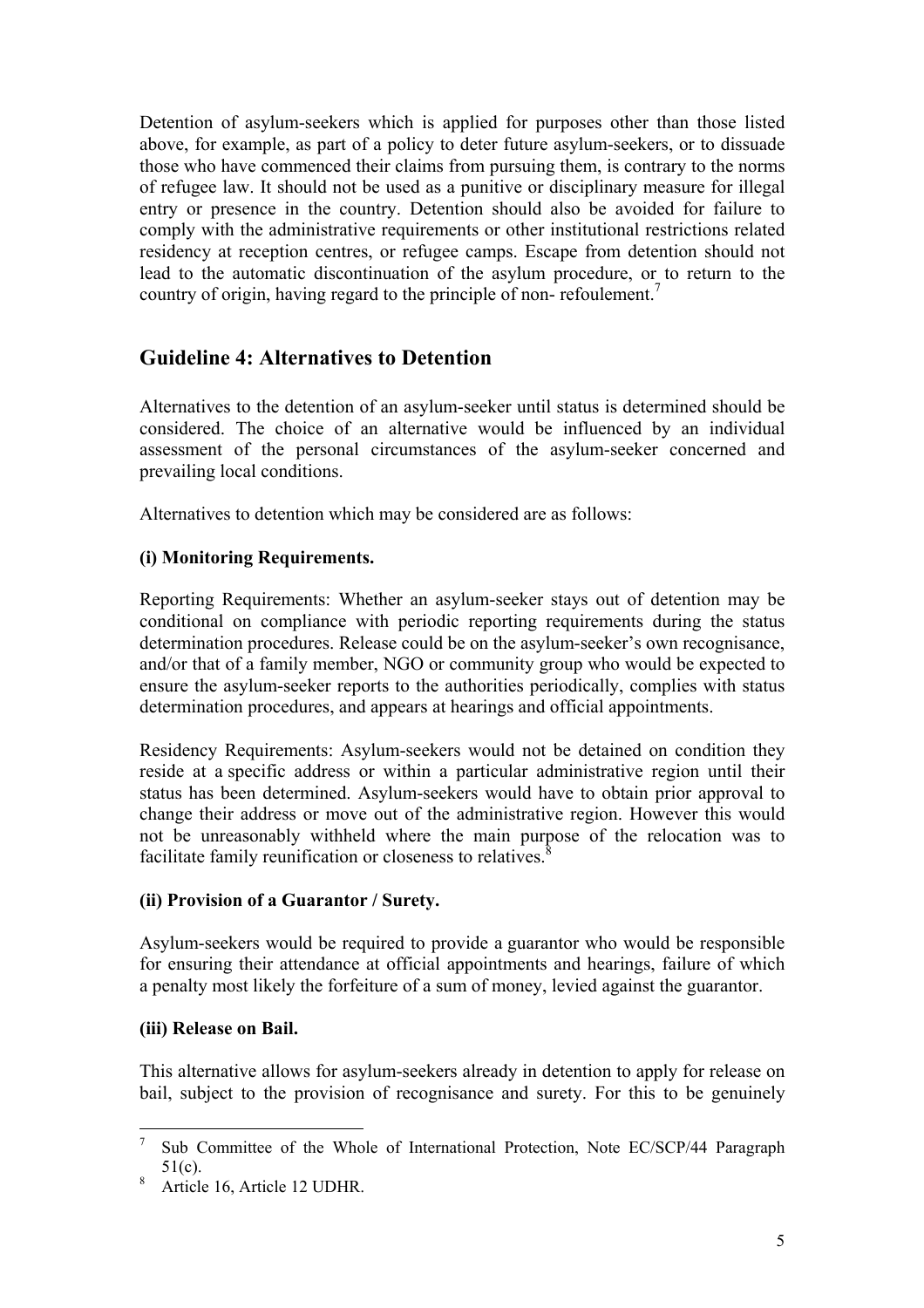available to asylum-seekers they must be informed of its availability and the amount set must not be so high as to be prohibitive.

#### **(iv) Open Centres.**

Asylum-seekers may be released on condition that they reside at specific collective accommodation centres where they would be allowed permission to leave and return during stipulated times.

These alternatives are not exhaustive. They identify options which provide State authorities with a degree of control over the whereabouts of asylum-seekers while allowing asylum-seekers basic freedom of movement.

# Guideline 5: Procedural Safeguards<sup>[9](#page-5-0)</sup>

If detained, asylum-seekers should be entitled to the following minimum procedural guarantees:

(i) to receive prompt and full communication of any order of detention, together with the reasons for the order, and their rights in connection with the order, in a language and in terms which they understand;

(ii) to be informed of the right to legal counsel. Where possible, they should receive free legal assistance;

(iii) to have the decision subjected to an automatic review before a judicial or administrative body independent of the detaining authorities. This should be followed by regular periodic reviews of the necessity for the continuation of detention, which the asylum-seeker or his representative would have the right to attend;

(iv) either personally or through a representative, to challenge the necessity of the deprivation of liberty at the review hearing, and to rebut any findings made. Such a right should extend to all aspects of the case and not simply the executive discretion to detain;

(v) to contact and be contacted by the local UNHCR Office, available national refugee bodies or other agencies and an advocate. The right to communicate with these representatives in private, and the means to make such contact should be made available.

Detention should not constitute an obstacle to an asylum-seekers' possibilities to pursue their asylum application.

<span id="page-5-0"></span>l Article 9(2) and (4) ICCPR.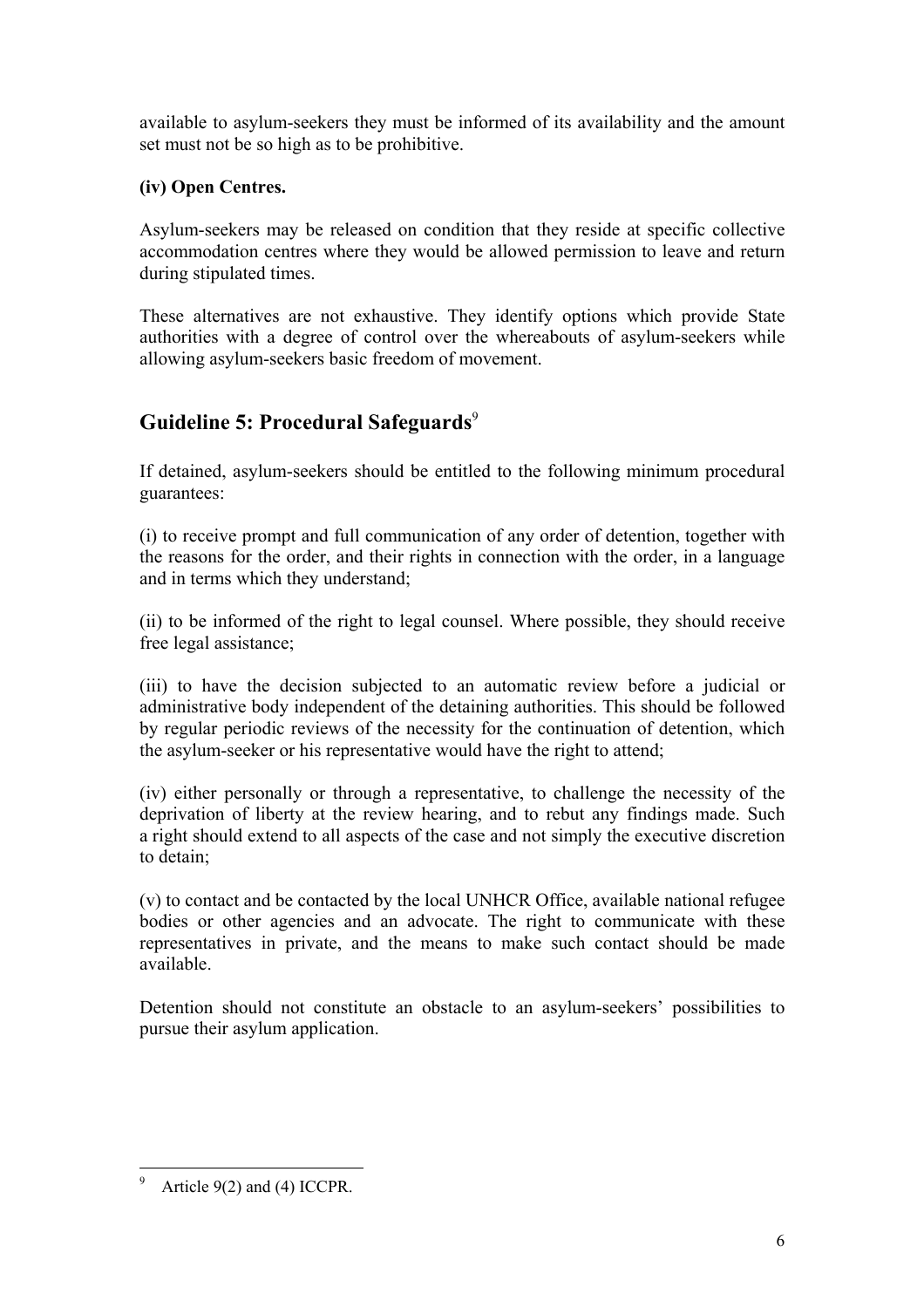## Guideline 6: Detention of Persons under the Age of 18 years<sup>[10](#page-6-0)</sup>

In accordance with the general principle stated at Guideline 2 and the UNHCR Guidelines on Refugee Children, **minors who are asylum-seekers should not be detained**.

In this respect particular reference is made to the Convention on the Rights of the Child in particular:

- Article 2 which requires that States take all measures appropriate to ensure that children are protected from all forms of discrimination or punishment on the basis of the status, activities, expressed opinions, or beliefs of the child's parents, legal guardians or family members;
- Article 3 which provides that in any action taken by States Parties concerning children, the best interests of the child shall be a primary consideration;
- Article 9 which grants children the right not to be separated from their parents against their will;
- Article 22 which requires that States Parties take appropriate measures to ensure that minors who are seeking refugee status or who are recognised refugees, whether accompanied or not, receive appropriate protection and assistance;
- Article 37 by which States Parties are required to ensure that the detention of minors be used only as a measure of last resort and for the shortest appropriate period of time.

Unaccompanied minors should not, as a general rule, be detained. Where possible they should be released into the care of family members who already have residency within the asylum country. Where this is not possible, alternative care arrangements should be made by the competent child care authorities for unaccompanied minors to receive adequate accommodation and appropriate supervision. Residential homes or foster care placements may provide the necessary facilities to ensure their proper development, (both physical and mental), is catered for while longer term solutions are being considered.

All appropriate alternatives to detention should be considered in the case of children accompanying their parents. Children and their primary caregivers should not be detained unless this is the only means of maintaining family unity.

If none of the alternatives can be applied and States do detain children, this should, in accordance with Article 37 of the Convention on the Rights of the Child, be as a measure of last resort, and for the shortest period of time.

l

<span id="page-6-0"></span><sup>&</sup>lt;sup>10</sup> See also UN Rules for the Protection of Juveniles Deprived of their Liberty 1990.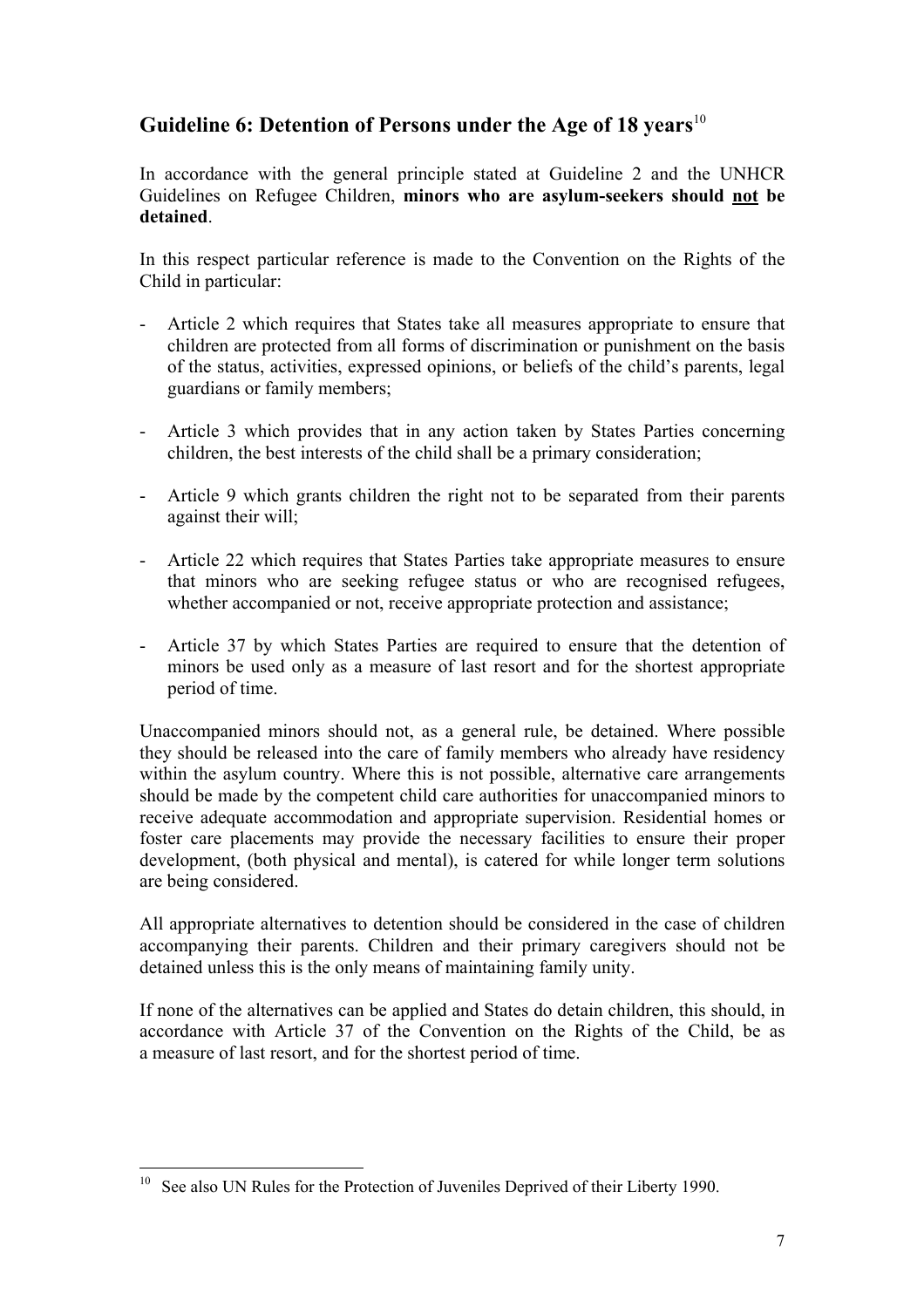If children who are asylum-seekers are detained at airports, immigration-holding centres or prisons, they must not be held under prison- like conditions. All efforts must be made to have them released from detention and placed in other accommodation. If this proves impossible, special arrangements must be made for living quarters which are suitable for children and their families.

During detention, children have a right to education which should optimally take place outside the detention premises in order to facilitate the continuation of their education upon release. Provision should be made for their recreation and play which is essential to a child's mental development and will alleviate stress and trauma.

Children who are detained, benefit from the same minimum procedural guarantees (listed at Guideline 5) as adults. A legal guardian or adviser should be appointed for unaccompanied minors.<sup>[11](#page-7-0)</sup>

### **Guideline 7: Detention of Vulnerable Persons**

Given the very negative effects of detention on the psychological well being of those detained, active consideration of possible alternatives should precede any order to detain asylum-seekers falling within the following vulnerable categories:  $12$ 

Unaccompanied elderly persons.

Torture or trauma victims.

Persons with a mental or physical disability.

In the event that individuals falling within these categories are detained, it is advisable that this should only be on the certification of a qualified medical practitioner that detention will not adversely affect their health and well being. In addition there must be regular follow up and support by a relevant skilled professional. They must also have access to services, hospitalisation, medication counselling etc. should it become necessary.

### **Guideline 8: Detention of Women**

Women asylum-seekers and adolescent girls, especially those who arrive unaccompanied, are particularly at risk when compelled to remain in detention centres. As a general rule the detention of pregnant women in their final months and nursing mothers, both of whom may have special needs, should be avoided.

<span id="page-7-0"></span> $11$ An adult who is familiar with the child's language and culture may also alleviate the stress and trauma of being alone in unfamiliar surroundings.

<span id="page-7-1"></span><sup>&</sup>lt;sup>12</sup> Although it must be recognised that most individuals will be able to articulate their claims, this may not be the case in those who are victims of trauma. Care must be taken when dealing with these individuals as their particular problems may not be apparent, and it will require care and skill to assess the situation of a person with mental disability or a disoriented older refugee who is alone.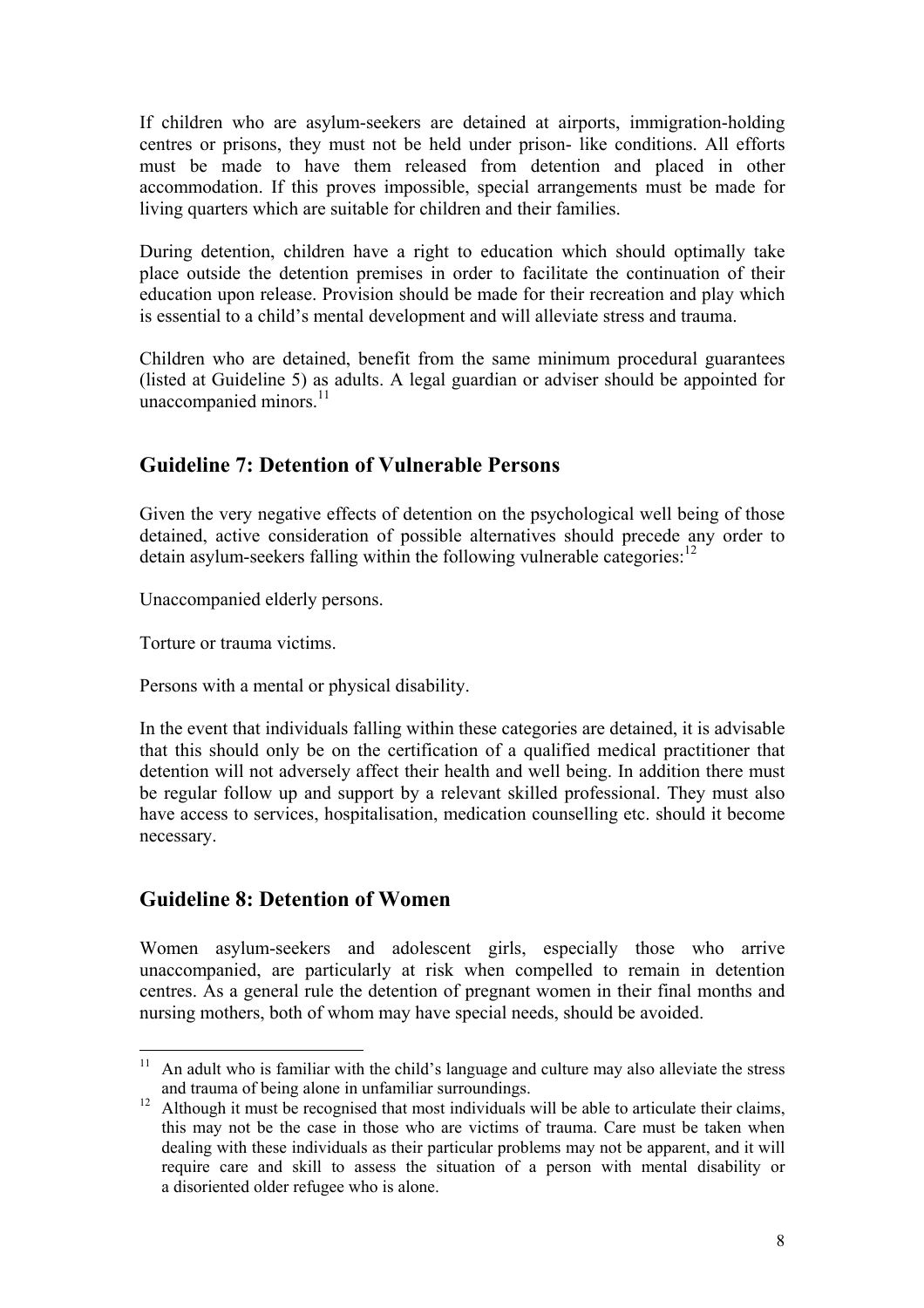Where women asylum-seekers are detained they should be accommodated separately from male asylum-seekers, unless these are close family relatives. In order to respect cultural values and improve the physical protection of women in detention centres, the use of female staff is recommended.

Women asylum-seekers should be granted access to legal and other services without discrimination as to their gender, $13$  and specific services in response to their special needs.<sup>14</sup> In particular they should have access to gynaecological and obstetrical services.

## **Guideline 9: Detention of Stateless Persons**

Everyone has the right to a nationality and the right not to be arbitrarily deprived of their nationality.<sup>[15](#page-8-2)</sup>

Stateless persons, those who are not considered to be nationals by any State under the operation of its law, are entitled to benefit from the same standards of treatment as those in detention generally[.16](#page-8-3) Being stateless and therefore not having a country to which automatic claim might be made for the issue of a travel document should not lead to indefinite detention. Statelessness cannot be a bar to release. The detaining authorities should make every effort to resolve such cases in a timely manner, including through practical steps to identify and confirm the individual's nationality status in order to determine which State they may be returned to, or through negotiations with the country of habitual residence to arrange for their re-admission.

In the event of serious difficulties in this regard, UNHCR's technical and advisory service pursuant to its mandated responsibilities for stateless persons may, as appropriate, be sought.

# Guideline 10: Conditions of Detention<sup>[17](#page-8-4)</sup>

Conditions of detention for asylum-seekers should be humane with respect shown for the inherent dignity of the person. They should be prescribed by law.

<span id="page-8-0"></span> $13<sup>7</sup>$ See UNHCR Guidelines on the Protection of Refugee Women.

<span id="page-8-1"></span><sup>&</sup>lt;sup>14</sup> Women particularly those who have travelled alone may have been exposed to violence and exploitation prior to and during their flight and will require counselling.

<span id="page-8-2"></span><sup>15</sup> Article 15 UDHR. See EXCOM Conclusion No. 78(XLVI).

<span id="page-8-3"></span><sup>&</sup>lt;sup>16</sup> Article 10(1) ICCPR; 1988 UN Body of Principles for the Protection of All Persons under any Form of Detention or Imprisonment; 1955 UN Standard Minimum Rules for the Treatment of Prisoners; 1990 UN Rules for the Protection of Juveniles Deprived of their Liberty.<br><sup>17</sup> Article 10(1) ICCPR; 1988 UN Body of Principles for the Protection of All Persons under

<span id="page-8-4"></span>any Form of Detention or Imprisonment; 1955 UN Standard Minimum Rules for the Treatment of Prisoners; 1990 UN Rules for the Protection of Juveniles Deprived of their Liberty.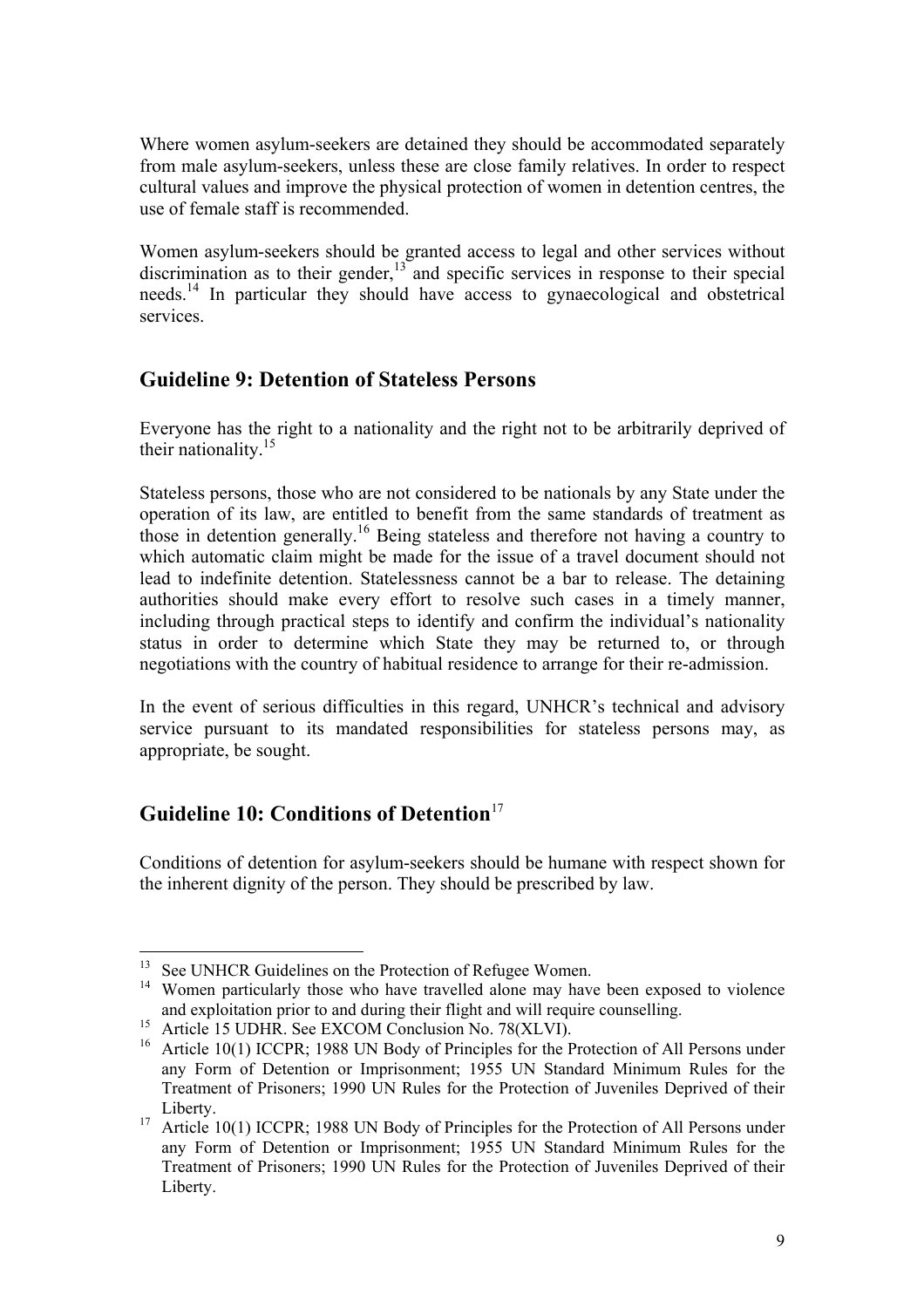Reference is made to the applicable norms and principles of international law and standards on the treatment of such persons. Of particular relevance are the 1988 UN Body of Principles for the Protection of all Persons under any form of Detention or Imprisonment, 1955 UN Standard Minimum Rules for the Treatment of Prisoners, and the 1990 UN Rules for the Protection of Juveniles Deprived of their Liberty.

The following points in particular should be emphasised:

(i) the initial screening of all asylum-seekers at the outset of detention to identify trauma or torture victims, for treatment in accordance with Guideline 7.

(ii) the segregation within facilities of men and women; children from adults(unless these are relatives);

(iii) the use of separate detention facilities to accommodate asylum-seekers. The use of prisons should be avoided. If separate detention facilities are not used, asylumseekers should be accommodated separately from convicted criminals or prisoners on remand. There should be no co-mingling of the two groups;

(iv) the opportunity to make regular contact and receive visits from friends, relatives, religious, social and legal counsel. Facilities should be made available to enable such visits. Where possible such visits should take place in private unless there are compelling reasons to warrant the contrary;

(v) the opportunity to receive appropriate medical treatment, and psychological counselling where appropriate;

(vi) the opportunity to conduct some form of physical exercise through daily indoor and outdoor recreational activities;

(vii) the opportunity to continue further education or vocational training;

(viii) the opportunity to exercise their religion and to receive a diet in keeping with their religion;

(ix) the opportunity to have access to basic necessities i.e. beds, shower facilities, basic toiletries etc.

(x) access to a complaints mechanism, (grievance procedures) where complaints may be submitted either directly or confidentially to the detaining authority. Procedures for lodging complaints, including time limits and appeal procedures, should be displayed and made available to detainees in different languages.